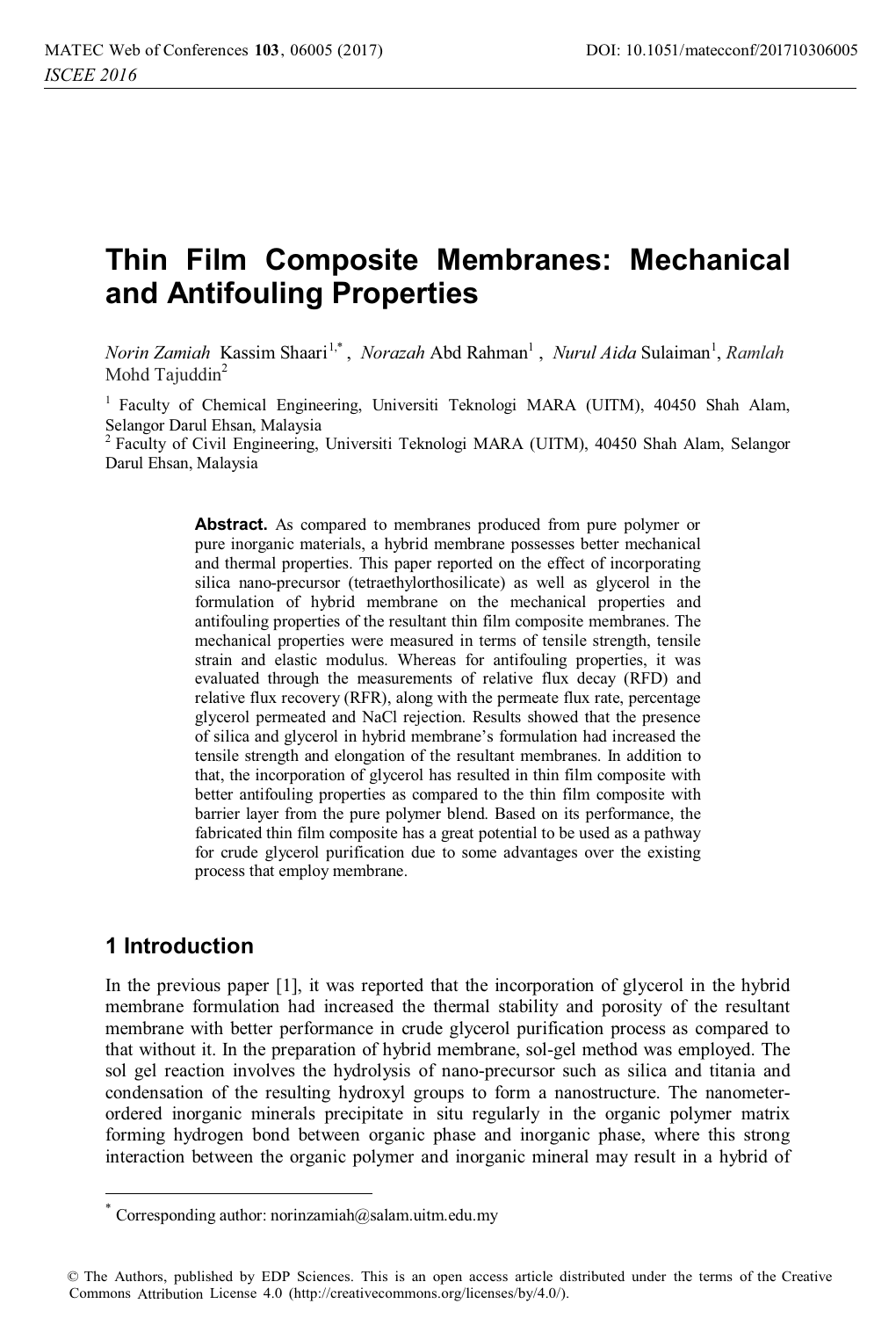markedly improved mechanical properties [2]. It is therefore, the purpose of this paper is to observe the degree of improvement on the mechanical properties as well as the effect of glycerol incorporation.

Mechanical property of the pressure-driven membranes is very important characteristic to evaluate the strength of the membranes in term of withstanding the trans-membrane pressure during filtration and cleaning such as back flushing, where the membranes have enough strength and not easily broken. The mechanical properties of a membrane usually estimated in terms of tensile strength, tensile strain and elastic modulus [3]. As for the hybrid membranes, the analysis was performed to evaluate the effect of cross-linking by silica nano precursor as well as the incorporation of glycerol on the mechanical strength. Besides the mechanical properties, this paper will report on the evaluation on antifouling properties of the resultant thin film composite membranes. Membrane separation process always suffers from fouling phenomenon which normally causes declining in flux as well as the rejection. In water treatment process, in order to maintain the flux, the operating pressure is increased that will lead to higher energy demand and product water cost [4].

There are three main types of foulants in the feed solution during membrane separation process such as inorganic (clays and mineral particles), biological (bacteria, fungi) and organic (oils and humics) [3]. Since the application of the thin film composite is for crude glycerol purification, this paper only focused on the organic foulant by using the actual crude glycerol solution with 75% additional water. The main mechanisms of fouling are adsorption of partially rejected matter within the membrane pores (pore constriction), plugging of the pores by particle which has similar size as the pores (pore blocking) and cake formation where the top of membrane surface is accumulated with the rejected particles [5]. Fouled membranes are traditionally cleaned using a combination of chemical and physical methods. Pore blocking and cake formation are reversible fouling and could be cleaned by physical hydraulic back flushing unlike pore constriction which is irreversible but could be cleaned by aggressive chemical cleaning process [4]. Besides that, the reversible fouling could be reduced by introducing and increased stirring near the membrane surface. Realizing the above negative impacts caused by fouling phenomenon, fouling resistant membranes are highly desirable for membrane separation process. In this study, the dead-end mode filtration was employed that would impose on severe fouling scenario as compared to cross-flow mode where the shearing force could reduce the fouling effect.

# **2 Materials and Methods**

## **2.1 Materials**

For the preparation of thin film composite membrane, the material were polyvinyl alcohol with degree of hydrolysis of 87-89% (molecular weight: 85000-124000 g/mol), polysulfone resin pellet (molecular weight: 44,000-53,000 g/mol), polyethylene glycol (molecular weight: 400 g/mol), pure glycerol, tetraethylorthosilicate with 99% purity as silica nanoprecursor, and hydrochloric acid with 37% purity as the catalyst. All the chemicals were obtained from Sigma Aldrich, Malaysia. 1-methyl-2-pyrrolidone with purity of 99% was obtained from Merck, Malaysia and deionized water as solvent. Crude glycerol was obtained from one of the biodiesel manufacturers in Malaysia.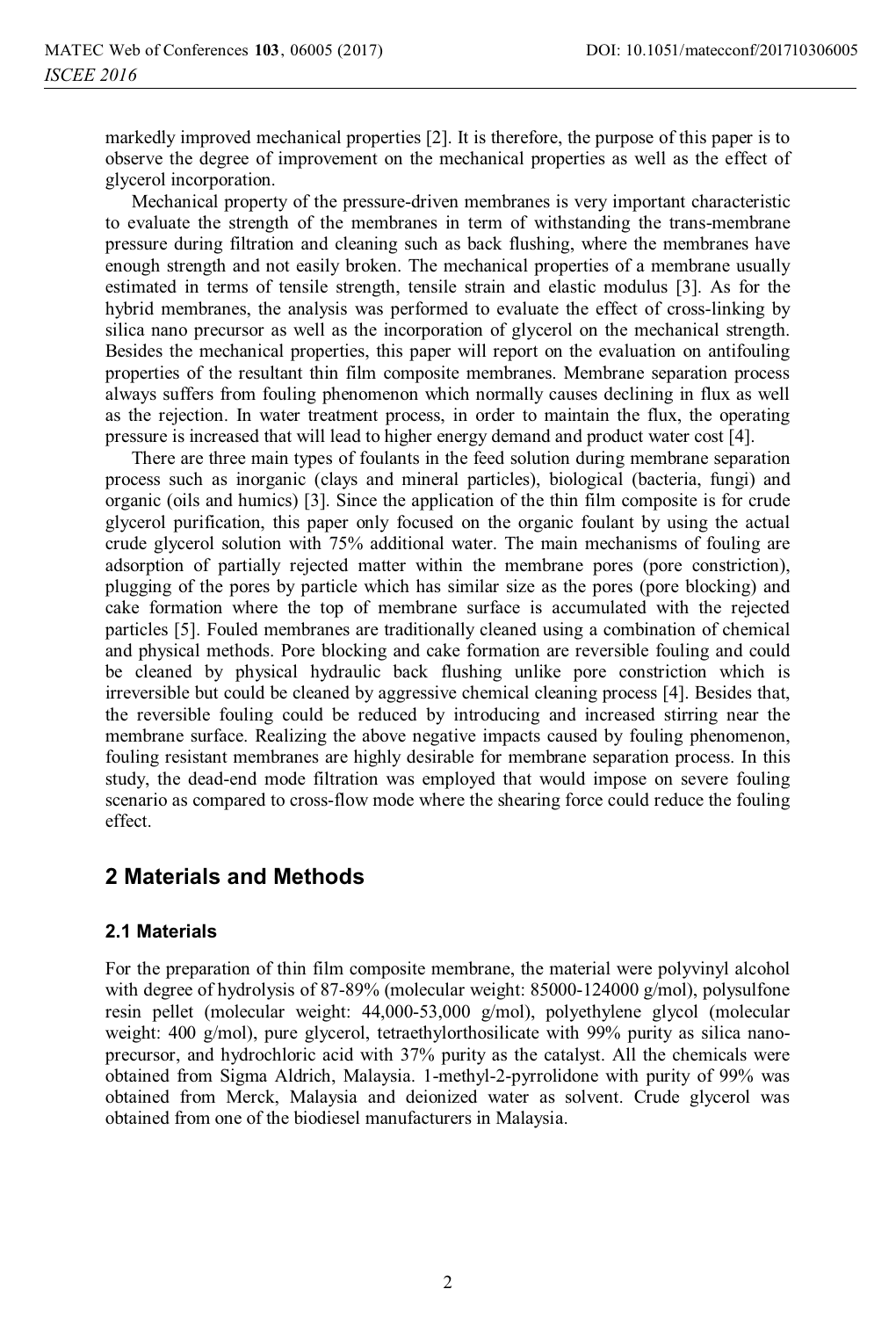## **2.2 Methods**

#### *2.2.1 Preparation of micro porous support membrane*

In the preparation of support membrane, phase inversion technique was employed. Polysulfone polymer solution was prepared by dissolving specific amount of polysulfone pellet into 1-methyl-2-pyrrolidone as the solvent to yield 11% wt/wt concentration of polymer solution. The solution was continuously stirred at 60°C until homogeneous solution was achieved. Then, the solution was left for several hours at room temperature for the removal of air bubbles. By using the casting machine and by adjusting the thickness to 45-50 μm, the polymer solution was cast onto the glass plate. The film was left in the ambient temperature for 30 seconds before it was immersed in the water as the coagulation medium for 1 hour. Then, the film was kept in the large amount of water for 24 hours. The membrane was subsequently cured at  $45^{\circ}$ C in the oven for 1 hour [6] before preparation of the thin film composite. Fig. 1 shows schematic diagram of the preparation of micro porous support membrane.



**Fig. 1.** Formulation of PSF membrane as base membrane (using phase inversion method)

#### *2.2.2 Preparation of a hybrid membrane*

In the preparation of a hybrid membrane, a sol-gel method was employed. The measured amount of polyvinyl alcohol (PVA) was blended with polyethylene glycol (PEG) with a weight ratio of 9:1 [7]. A measured amount of deionized water as solvent was added to the mixture and the solution were heated at 90°C until homogeneous solution was obtained. Glycerol acted as organic additive was added to the solution, which was then stirred at  $90^{\circ}$ C for 15 minutes. The mixture was left to cool down at room temperature. By using sol-gel method, tetraethylorthosilicate (TEOS) as nano precursor at fixed concentration was added at to the solution. Then, 1 ml of hydrochloric acid (37% purity) was added as the catalyst. The solution was continuously stirred for 10 hours at 30°C. The composition of PVA, PEG, glycerol and TEOS used in the preparation of the hybrid membrane for this study was shown in Table 1. Four formulations were prepared, which comprise of membrane from pure polymer blend of PVA/PEG, hybrid membranes incorporated with glycerol and TEOS 2.5% and 4% respectively and hybrid membrane with TEOS 4% but without the incorporation of glycerol.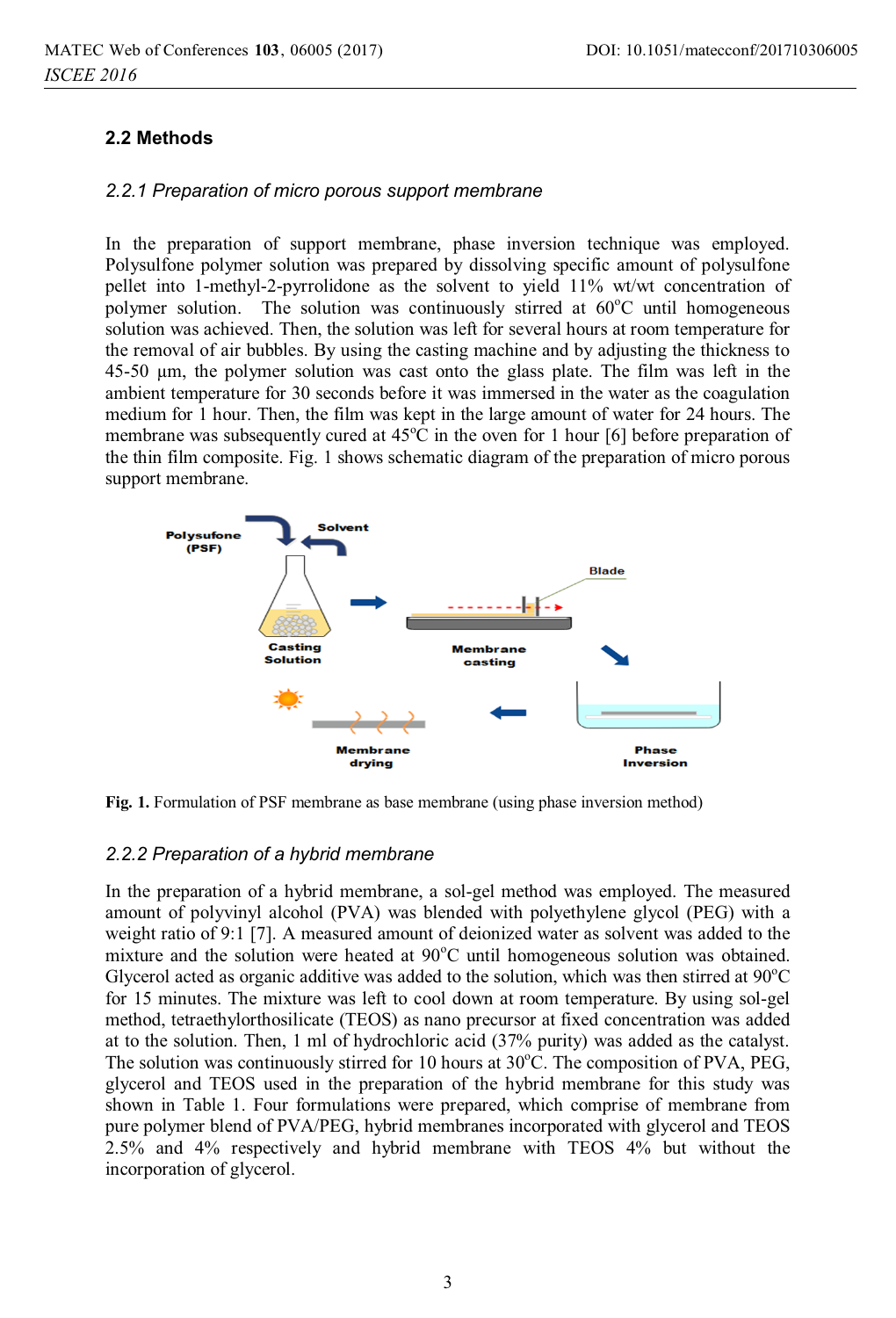| <b>Materials</b>                        | <b>Formulation</b> |                |     |     |
|-----------------------------------------|--------------------|----------------|-----|-----|
|                                         | F1                 | F <sub>2</sub> | F3  | F4  |
| Blended polymer, PVA:PEG (weight ratio) | 9:1                | 9:1            | 9:1 | 9:1 |
| Glycerol (wt.% blended polymer)         |                    | 10             | 10  |     |
| TEOS (wt. % total polymer)              |                    | 2.5            |     |     |
| Total polymer + TEOS (wt. $\%$ )        |                    |                |     |     |
| Water $(wt, \frac{9}{0})$               | 95                 | 95             | 95  |     |

**Table 1.** Formulation of membranes

## *2.2.3 Preparation of thin film composite (TFC)*

The polysulfone membrane was attached to a glass plate. A specific concentration of a hybrid membrane solution was poured onto the membrane and by using the glass rod, a thin layer of the hybrid membrane solution was coated onto the membrane. The thin film composite membrane was left for 24 hours at room temperature and subsequently cured in the oven at 45°C for one hour [6] before characterization and performance evaluation of the membrane. Fig. 2 below show the schematic diagrams on the preparation of hybrid membrane and thin film composite.



**Fig. 2.** Preparation of hybrid membrane (using sol-gel method) and thin film composite

## **2.3 Characterization**

## *2.3.1 Scanning electron microscopy (SEM)*

Cross-sectional of the thin film composite with hybrid membrane (formulation F3) coated on polysulfone membrane from 11 wt.% polymer was observed by using FESEM Supra 40 VP from Carl Zeiss SMT-Nano Technology Systems Division at 5 kV accelerating voltage. Prior to the analysis, the membrane was coated for 50 s with a 10-nm-thick layer of gold using a sputter coater (Bal-tec, Model: SCD 005). The test was conducted at the instrumentation laboratory, Faculty of Applied Science, UiTM Shah Alam.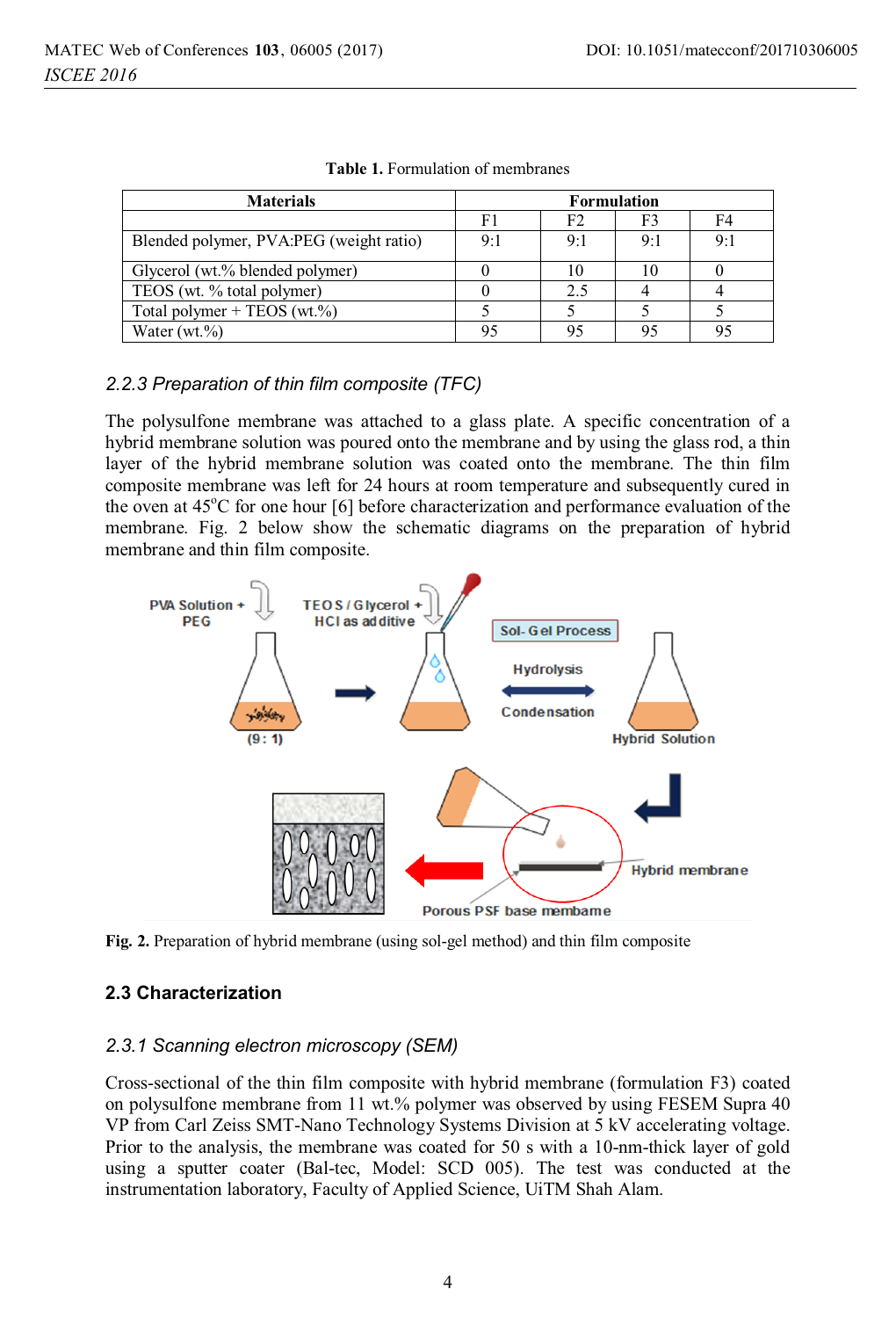#### *2.3.2 Tensile strength measurement*

Mechanical properties of the membranes were measured in the dry state at room temperature using a tensile strength instrument (Model: Instron) with 10 N load cell and it was conducted in the Instrumentation Laboratory, Faculty of Applied Science, UiTM Shah Alam. Hybrid membranes with a thickness < 100 μm were cut into rectangular shape (4 mm width and 100 mm length) for the measurements of tensile strength, strain and elastic modulus. The test method is according to ASTM D882, which is used for the determination of tensile properties of plastics in the form of thin sheeting with less than 1 mm thickness. This includes film which has been arbitrarily defined as sheeting having nominal thickness < 0.25 mm. From the stress-strain graph generated from the analysis, the tensile strengths, elongation and elastic modulus were determined. Tensile strength is the maximum stress the film can sustain before it actually fractures or amount of force necessary to pull a material apart. Strain refers to the amount the material will stretch before breaking. Elastic modulus is a measure of the force required to deform the film. It is a measure of the film stiffness. The cross head speed was fixed at 50 mm/min and the gauge length was set at 25 mm [8]. Five samples were tested and the average value was recorded. This test was conducted at instrumentation laboratory, faculty of applied science, UiTM Shah Alam.

#### *2.3.3 Zeta potential*

The particle size of the synthetic crude glycerol mixtures was measured by using a Zeta Potential Meter with Particle Sizer. Prior to the analysis, the parameters for the analysis and the characteristics of the sample were recorded in the Standard Operating Procedure (SOP) of the software by clicking on 'Start SOP' button. The record was saved. Before conducting the analysis, 'Measure' button followed by 'Start SOP from file' were pressed to retrieve the recorded SOP. Then the sample name was written. Before starting, the crude glycerol solution was prepared according to formulation as shown in Table 2. Then, a test cell was filled with the sample until certain level (the sample height must be below the maximum level). Then the test cell was placed into the closed container. The 'Start' button was pressed and the analysis was executed. The analysis was performed at three cycles. A result was reported in term of size distribution by intensity and an average size of the particles was recorded as Z-average size in nm. The result from the analysis was also shown in Table 2.

| <b>Compositions</b>     | Crude glycerol<br>solutions |
|-------------------------|-----------------------------|
| Additional water (wt.%) | 75%                         |
| Crude glycerol (g)      | 200                         |
| Water $(g)$             | 150                         |
| Total solution $(g)$    | 350                         |
| Particle size $(\mu m)$ | 5.8                         |

**Table 2**. Formulation of crude glycerol solution and the particle size

## **2.4 Antifouling performance**

The antifouling experiment was performed by using a membrane test machine, which consists of a dead end stirred cell resting on a magnetic stir plate. Crude glycerol solution with 75 wt.% of additional water was employed as the organic foulant. For each thin film composite membrane, there are three stages involved in the evaluation of anti fouling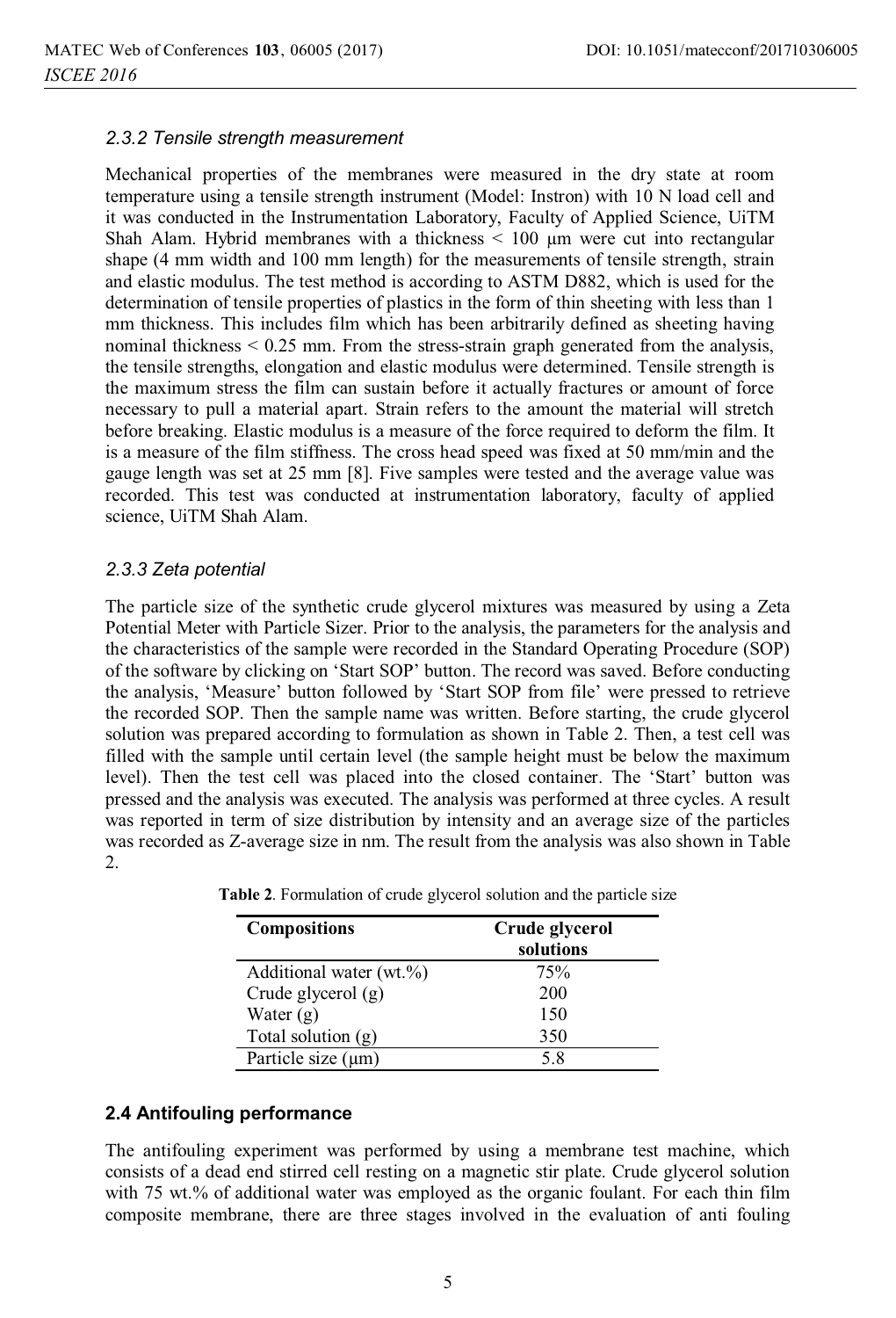performance. The first stage involved the permeation of distilled water through the thin film composites and the stabilized flux was recorded for 30 minutes  $(J_0)$  [3]. The second stage involved filtration of the crude glycerol solution through the TFC for 2 h and the flux was recorded as J<sub>P</sub>. Then the TFC was cleaned by immersing it into 50 mL distilled water and being stirred at 200 rpm for 30 min. In the final stage, the pure water flux was recorded again for 30 min  $(J_1)$ . For each experiment, the feed solution was placed in the feed chamber and was pressurized by using nitrogen gas to permeate through the thin film composite. The flux rate was calculated by dividing the flow rate of the permeate stream with the membrane area. For antifouling performance, two parameters were evaluated such as RFD (relative flux decay) and RFR (relative flux recovery) by the following equations:

$$
RFD = [(J_0 - J_P) / J_0] \times 100
$$
 (1)

$$
RFR = (J_1 / J_0) \times 100 \tag{2}
$$

The compositions of the permeate stream in terms of glycerol content and NaCl concentration was determined by glycerol content determination method and by using ion meter respectively. Concentration of NaCl in the feed and permeate was determined by ion meter (Eutech PC 2700 Meter). The salt rejection was calculated by using Equation (3):

$$
R(\%) = \left[1 - \frac{C_p}{C_f}\right] \times 100\tag{3}
$$

where R is the rejection, Cf and Cp are the concentrations of NaCl in the feed and permeate respectively.

Glycerol content determination was conducted according to standard method, ISO 2879- 1975. The percentage permeation of glycerol (P) was calculated by using equation (4) where  $C_f$  and  $C_p$  are the concentrations of glycerol in the feed and permeate respectively. The process was repeated for three times by using another piece of the TFC and the average values were calculated.

$$
P = \left[\frac{C_p}{C_f}\right] \times 100\tag{4}
$$

#### **3 Results and discussion**

Fig. 3 shows a cross sectional view of the TFC, where the presence of the hybrid membrane's layer on the base polysulfone membrane could be observed clearly. Based on the figure, no distinct pores could be observed from the hybrid membrane's layer. Obviously, the thin layer acts as the barrier layer, which dominates the transport resistance of the thin film composite [9] in which the rejection of NaCl and impurities will occur during the permeation of crude glycerol.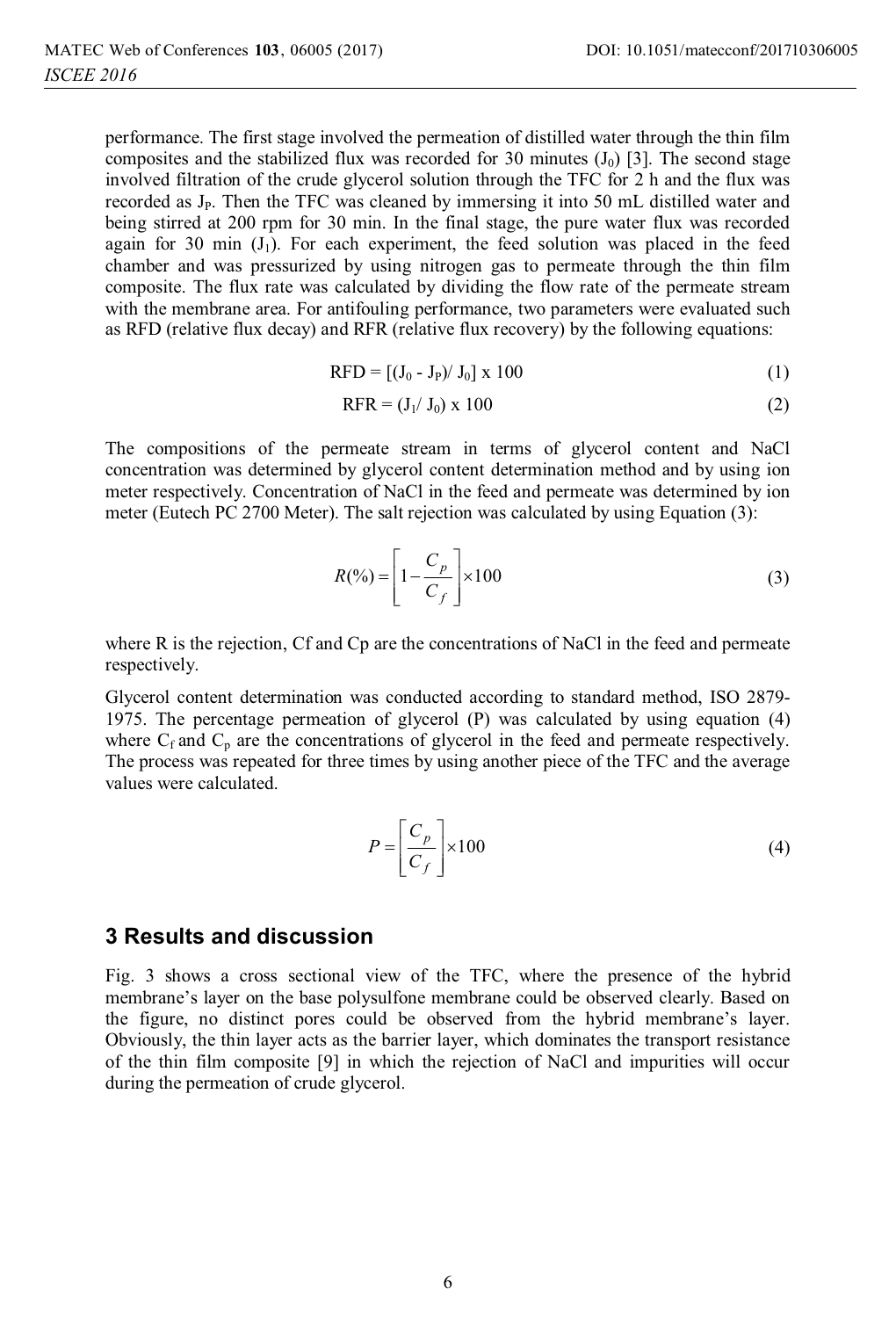

**Fig. 3.** Cross sectional view of TFC with F3 formulation

Based on Fig. 4, membranes from hybrid formulations, F3 (with glycerol) and F4 (without glycerol) exhibited higher tensile strength and strain as compared to membrane from pure polymer blend (F1). This result had ascertained the claim that cross-linking reaction between organic and inorganic materials resulted in better mechanical properties of the resultant hybrid membrane. From Table 3, it is clearly shown that the incorporation of glycerol in the pure polymer blend (2) has improved the tensile strength and strain of the membrane. As for the hybrid membranes, the mechanical properties of membrane F3, which consists of 10 wt.% glycerol improved significantly as compared to that without glycerol (F5). Based on the figure, it was obvious that a hybrid membrane incorporated with glycerol (F3) has higher tensile strength (30.22 kPa) and strain (6.20) as compared to that without it (F4) where it has tensile strength 15.98 kPa and strain 2.8. However, based on the elastic modulus values as shown in Table 3 which is determined from the slope of the initial linear portion of the stress vs strain curve, F4 has higher elastic modulus (113.78 MPa) as compared to F3 (48.82 MPa). Elastic modulus represents the stiffness of hybrid membrane, which is resistance to elastic strain [10] and further confirmed through lower elongation that is attributed to the reduction in the ductility of the membrane as stated by Dahe et al. [11]. The needs for good ductility of membrane is important to ensure easy manufacturing of membrane where it will not easily crack and can be easily molded into the required shape. As described by Zubir and Ismail [10], in the production of PTFE (Polytetrafluoroethylene) membrane, the targeted outcomes were membranes with high tensile strength and strain but with low elastic modulus for easy shaping of the membrane into a thin membrane with a uniform thickness.

Generally, the presence of silica in the hybrid membrane could increase the mean distance between polymer chains which causes the increase in stiffness of the polymer structure due to restricted segmental motion [12] that leads to increase in the elastic modulus. The presence of glycerol as the plasticizer has reduced the rigidity structure of the hybrid membrane that is observed through lowering the elastic modulus [13]. Besides that, synergistic effect of glycerol with the cross-linking network portrayed by organic-inorganic materials would substantiate the enhancement in the mechanical properties of the hybrid membrane, which was claimed by Liang et al. [14] in their research on the production of chitosan/polyvinyl alcohol gel films by using cross-linking method. Although the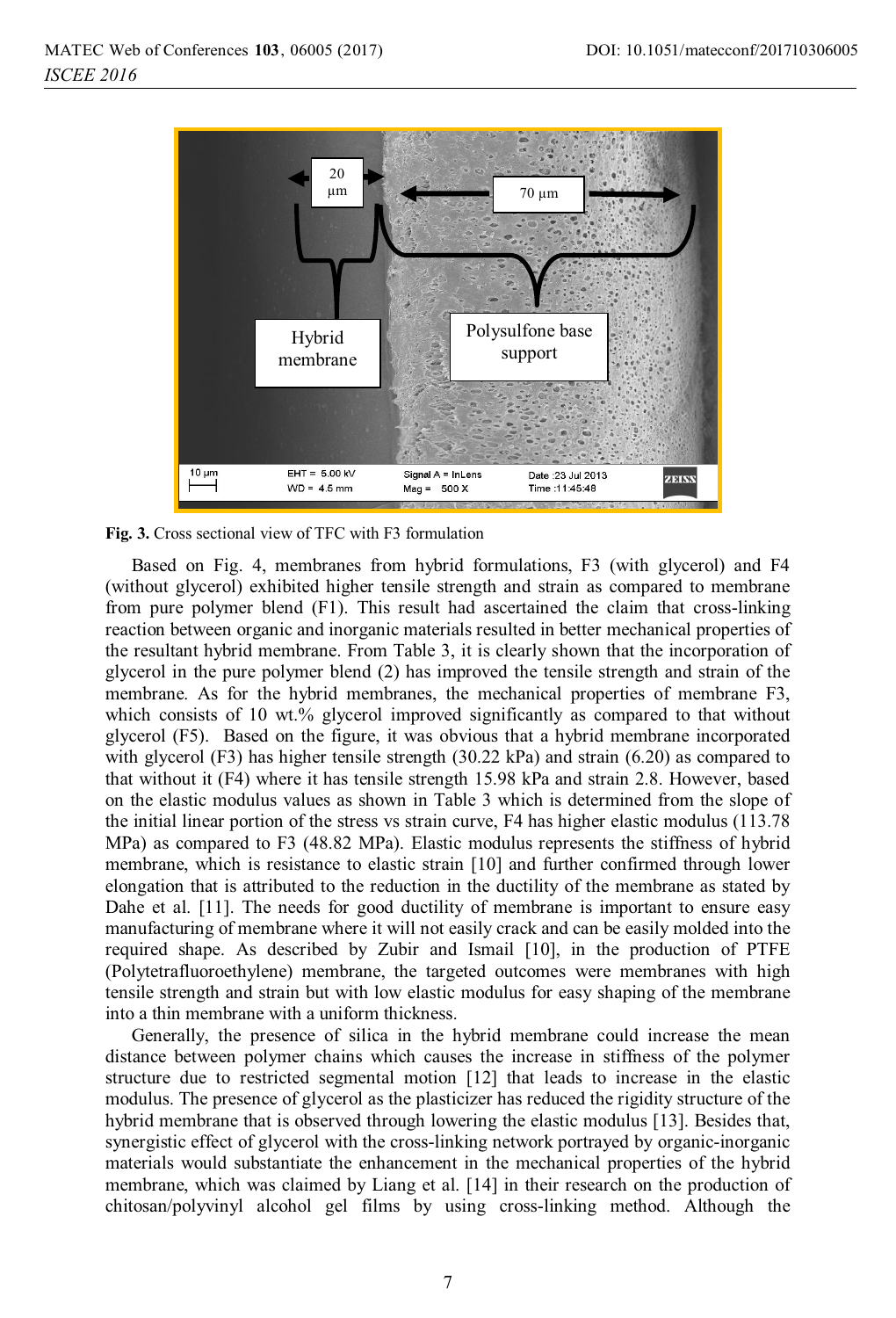incorporation of glycerol has increased the elastic modulus of F3 but the value is marginal and it has been compensated with higher elongation.

Fig. 5 displays the flux change percentage over time from antifouling experiment. As shown in Table 4, all membranes portray high relative flux decay (RFD) due to dealing with high viscosity of feed solution as compared to pure water. However, the flux declining rate for F1 as displayed in Table 4 is higher as compared to other membranes, where membranes from F3 and F4 displaying the lowest RFD. However, all membranes portrayed comparable flux declining rate for filtration on crude glycerol solution. Based on Table 4, after undergoing cleaning process for 30 min, the pure water flux for TFC with barrier layer from F2 and F3 were almost recovered back to the initial values to give relative flux recovery (RFR) 95.51% and 82.41% respectively. Whereas for TFC with F1 and F4, lower RFR were measured that shows barrier layer from polymer blend as well as hybrid membrane with the absence of glycerol were easily fouled and it is not a reversible fouling. Higher RFR exhibited by F2 and F3 would justify the enhancement in hydrophilicity of the membrane's surface as a result of glycerol incorporation during the formulation

In term of the performance of all membranes on crude glycerol purification, TFC with hybrid membranes exhibited better permeation of glycerol with sufficient rejection of NaCl as displayed in Table 4. This situation is caused by the formation of hydrogen bonding between organic phase and inorganic phase during the sol-gel reaction [15], where this property would benefit the crude glycerol purification process as water soluble material could permeate through the membrane. TFC with F3 as the barrier layer shows the best performance in term of rejecting higher percentage of NaCl by allowing higher percentage of glycerol passing through the TFC.



**Fig. 4.** Stress vs elongation for membranes from various formulations

| Membrane | <b>Tensile strength</b><br>(MPa) | <b>Break</b><br><b>Strain</b> | <b>Elastic modulus</b><br>(MPa) |
|----------|----------------------------------|-------------------------------|---------------------------------|
| E.       | 6.456                            | 5.67                          | 3.925                           |
| FС       | 13.36                            | 6.39                          | 21.28                           |
| F٩       | 30.22                            | 6.20                          | 48.82                           |
|          | 15 98                            | 2.80                          | 113.78                          |

**Table 3.** Mechanical properties of various membranes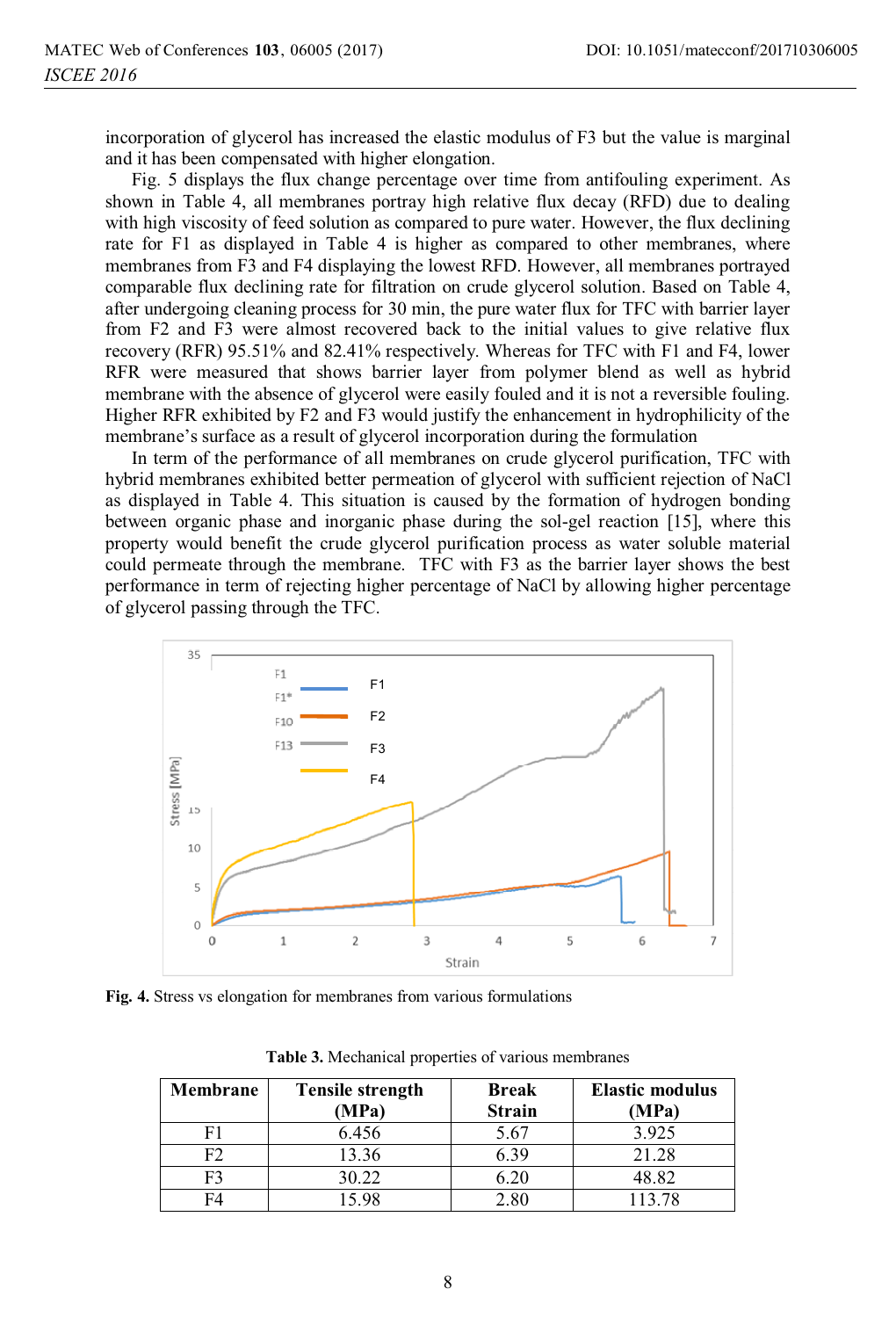

**Fig. 5.** Variation in the permeate flux of various TFC membranes during filtration of crude glycerol solution

| Formulation | $J_0$<br>(L/m <sup>2</sup> .day) | $J_{P}$<br>(L/m <sup>2</sup> .day) | $J_1$<br>(L/m <sup>2</sup> .day) | <b>RFD</b><br>(%) | <b>RFR</b><br>(%) | <b>NaCl</b><br>rejection<br>(%) | Glycerol<br>permeated<br>$(\%)$ |
|-------------|----------------------------------|------------------------------------|----------------------------------|-------------------|-------------------|---------------------------------|---------------------------------|
| F1          | 2484.38                          | 52.56                              | 1397.12                          | 97.88             | 56.24             | 29.8                            | 80.02                           |
| F2          | 2033.43                          | 55.19                              | 1942.13                          | 97.28             | 95.51             | 23.01                           | 90.74                           |
| F3          | 630.78                           | 39.77                              | 462.02                           | 93.34             | 82.41             | 32.62                           | 86.60                           |
| F4          | 1610.14                          | 74.56                              | 879.77                           | 95.37             | 54.64             | 23                              | 93.96                           |

**Table 4.** Performance of various membranes in term of antifouling behaviour and filtration

# **4 Conclusion**

The presence of glycerol in the hybrid membrane formulation had reduced the rigidity structure of the resultant membrane that was observed through the improvement on the tensile strength and elongation with the reduction in the tensile modulus. Furthermore, the enhanced hydrophilicity of the membrane's surface had increased its antifouling behaviour which was displayed through higher relative flux recovery values. Based on its performance, the fabricated thin film composite has a great potential to be used as a pathway for crude glycerol purification due to some advantages over the existing process that employ membrane.

The author would like to thank Ministry of Higher Education for funding the research through Fundamental Research Grant Scheme (FRGS) No. 600-RMI/ST/FRGS 5/3/Fst (100/2010).

# **References**

[1] K.S. Norin Zamiah and A.R. Norazah, Performance of thin film composite with hybrid membrane as the barrier layer for the separation process of synthesized crude glycerol*, Proc. of the 2013 IEEE Business Engineering and Industrial Applications Colloquium*, Bayview Hotel, Langkawi, (2013)